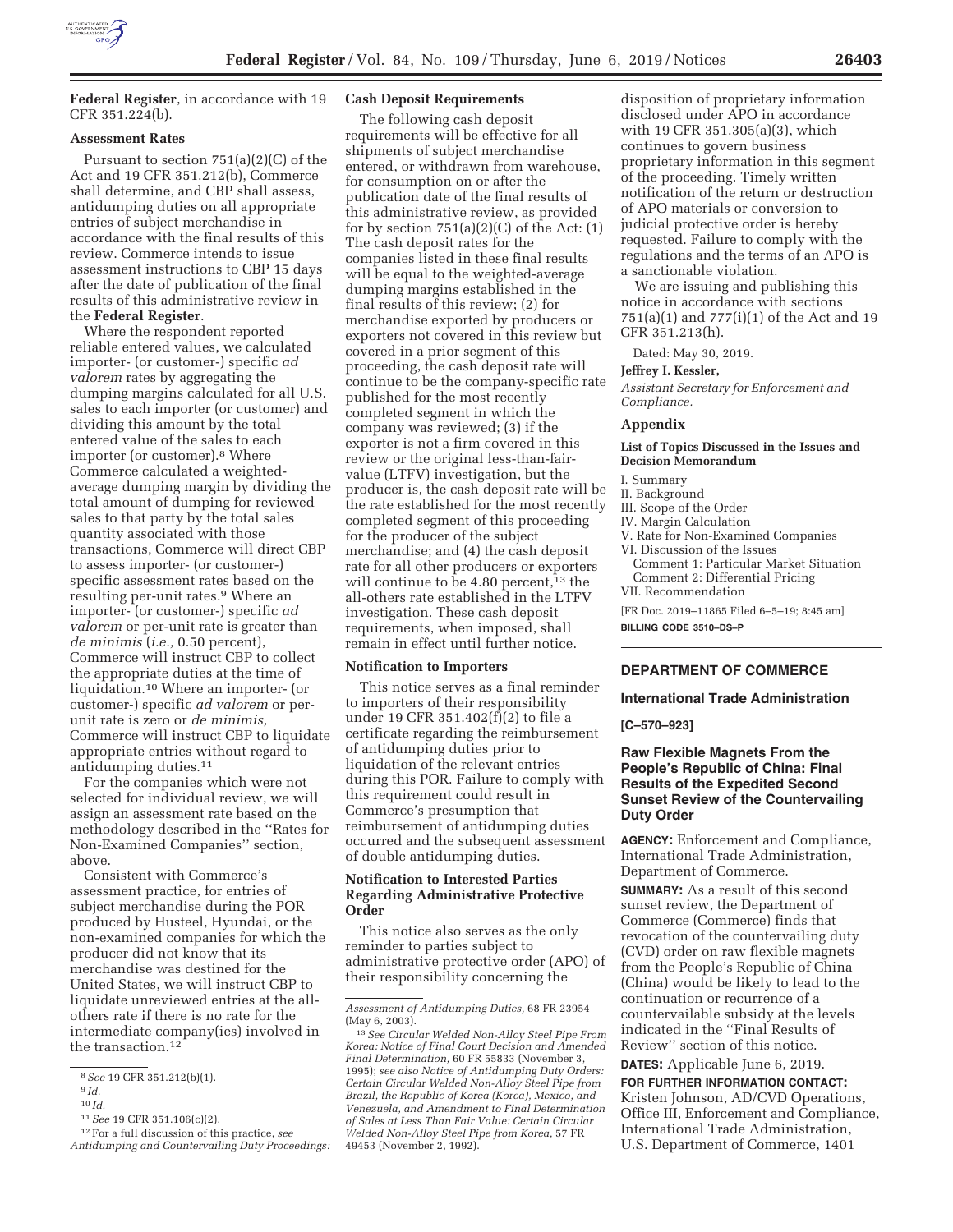Constitution Avenue NW, Washington, DC 20230; telephone: (202) 482–4793. **SUPPLEMENTARY INFORMATION:** 

#### **Background**

On September 17, 2008, Commerce published in the **Federal Register** the *Order* on raw flexible magnets from China.1 On February 5, 2019, Commerce initiated the second sunset review of the *Order* pursuant to section 751(c) of the Tariff Act of 1930, as amended (the Act).2

On February 8, 2019, Commerce received a notice of intent to participate from Magnum Magnetics Corporation, hereinafter referred to as Magnum or the petitioner, within the deadline specified in 19 CFR 351.218(d)(1)(i).3 Magnum, a domestic producer of the subject merchandise, claimed interested party status under section 771(9)(C) of the Act.4

On March 7, 2019, Commerce received an adequate substantive response from Magnum within the 30 day deadline specified in 19 CFR 351.218(d)(3)(i).5 Commerce did not receive a substantive response from the Government of China or a respondent interested party to this proceeding. On March 20, 2019, Commerce notified the U.S. International Trade Commission (ITC) that it did not receive an adequate substantive response from respondent interested parties.6 As a result, pursuant to section 751(c)(3)(B) of the Act and 19 CFR 351.218(e)(1)(ii)(C)(2), Commerce conducted an expedited (120-day) sunset review of the *Order.* 

### **Scope of the Order**

The products covered by this order are certain flexible magnets regardless of shape,<sup>7</sup> color, or packaging.<sup>8</sup> Subject flexible magnets are bonded magnets composed (not necessarily exclusively) of (i) any one or combination of various flexible binders (such as polymers or copolymers, or rubber) and (ii) a magnetic element, which may consist of a ferrite permanent magnet material (commonly,

strontium or barium ferrite, or a combination of the two), a metal alloy (such as NdFeB or Alnico), any combination of the foregoing with each other or any other material, or any other material capable of being permanently magnetized. Subject flexible magnets may be in either magnetized or unmagnetized (including demagnetized) condition, and may or may not be fully or partially laminated or fully or partially bonded with paper, plastic, or other material, of any composition and/ or color. Subject flexible magnets may be uncoated or may be coated with an adhesive or any other coating or combination of coatings.

Specifically excluded from the scope of this order are printed flexible magnets, defined as flexible magnets (including individual magnets) that are laminated or bonded with paper, plastic, or other material if such paper, plastic, or other material bears printed text and/or images, including but not limited to business cards, calendars, poetry, sports event schedules, business promotions, decorative motifs, and the like. This exclusion does not apply to such printed flexible magnets if the printing concerned consists of only the following: A trade mark or trade name; country of origin; border, stripes, or lines; any printing that is removed in the course of cutting and/or printing magnets for retail sale or other disposition from the flexible magnet; manufacturing or use instructions (*e.g.,*  "print this side up," "this side up," ''laminate here''); printing on adhesive backing (that is, material to be removed in order to expose adhesive for use such as application of laminate) or on any other covering that is removed from the flexible magnet prior or subsequent to final printing and before use; nonpermanent printing (that is, printing in a medium that facilitates easy removal, permitting the flexible magnet to be reprinted); printing on the back (magnetic) side; or any combination of the above.

All products meeting the physical description of subject merchandise that are not specifically excluded are within the scope of this order. The products subject to the order are currently classifiable principally under subheadings 8505.19.10 and 8505.19.20 of the Harmonized Tariff Schedule of the United States (HTSUS). The HTSUS subheadings are provided only for convenience and customs purposes; the written description of the scope of the order is dispositive. A full description of the scope of the order is contained in the Issues and Decision Memorandum.9

### **Analysis of Comments Received**

All issues raised in this review, specifically the likelihood of continuation or recurrence of a countervailable subsidy and the net countervailable subsidy likely to prevail if the *Order* was to be revoked, are addressed in the Issues and Decision Memorandum. The Issues and Decision Memorandum is a public document and is on file electronically via Enforcement and Compliance's Antidumping and Countervailing Duty Centralized Electronic Service System (ACCESS). ACCESS is available to registered users at *http://access.trade.gov* and in the Central Records Unit, Room B8024 of the main Department of Commerce building. In addition, a complete version of the Issues and Decision Memorandum can be accessed at *http:// enforcement.trade.gov/frn/.* 

## **Final Results of Review**

Pursuant to sections 751(c)(1) and 752(b) of the Act, Commerce determines that revocation of the *Order* on raw flexible magnets from China would be likely to lead to continuation or recurrence of a net countervailable subsidy at the following rates: 10

| Manufacturer/producer/<br>exporter                                       | Net<br>countervailable<br>subsidy Ad<br>Valorem rate<br>(percent) |
|--------------------------------------------------------------------------|-------------------------------------------------------------------|
| China Ningbo Cixi Import Ex-<br>port Corporation<br>Polyflex Magnets Ltd | 109.95<br>109.95<br>109.95                                        |

### **Notification Regarding Administrative Protective Order**

This notice serves as the only reminder to parties subject to administrative protective order (APO) of their responsibility concerning the disposition of proprietary information disclosed under APO in accordance with 19 CFR 351.305. Timely written notification of the destruction of APO materials or conversion to judicial protective order is hereby requested. Failure to comply with the regulations and the terms of an APO is violation which is subject to sanction.

We are issuing and publishing the results and notice in accordance with sections 751(c), 752(b), and 777(i)(1) of the Act and 19 CFR 351.218.

<sup>1</sup>*See Raw Flexible Magnets from the People's Republic of China: Countervailing Duty Order,* 73 FR 53849 (September 17, 2008) (*Order*).

<sup>2</sup>*See Initiation of Five-Year (Sunset) Reviews,* 84 FR 1705 (February 5, 2019).

<sup>3</sup>*See* Letter from Magnum, ''Notice of Intent to Participate,'' dated February 8, 2019.

<sup>4</sup> *Id.* at 2.

<sup>5</sup>*See* Letter from Magnum, ''Domestic Industry Substantive Response,'' dated March 7, 2019. 6*See* Letter from Commerce to ITC, ''Sunset

Review Initiated on February 5, 2019 Applicable to January 2019,'' dated March 20, 2019 (50-day Letter).

 $\sqrt{7}$  The term ''shape'' includes, but is not limited to profiles, which are flexible magnets with a nonrectangular cross-section.

<sup>8</sup>Packaging includes retail or specialty packaging such as digital printer cartridges.

<sup>9</sup>*See* Memorandum, ''Issues and Decision Memorandum for the Final Results of the Expedited

Second Sunset Review of Raw Flexible Magnets from the People's Republic of China,'' dated concurrently with and adopted by this notice (Issues and Decision Memorandum). 10 *Id.*